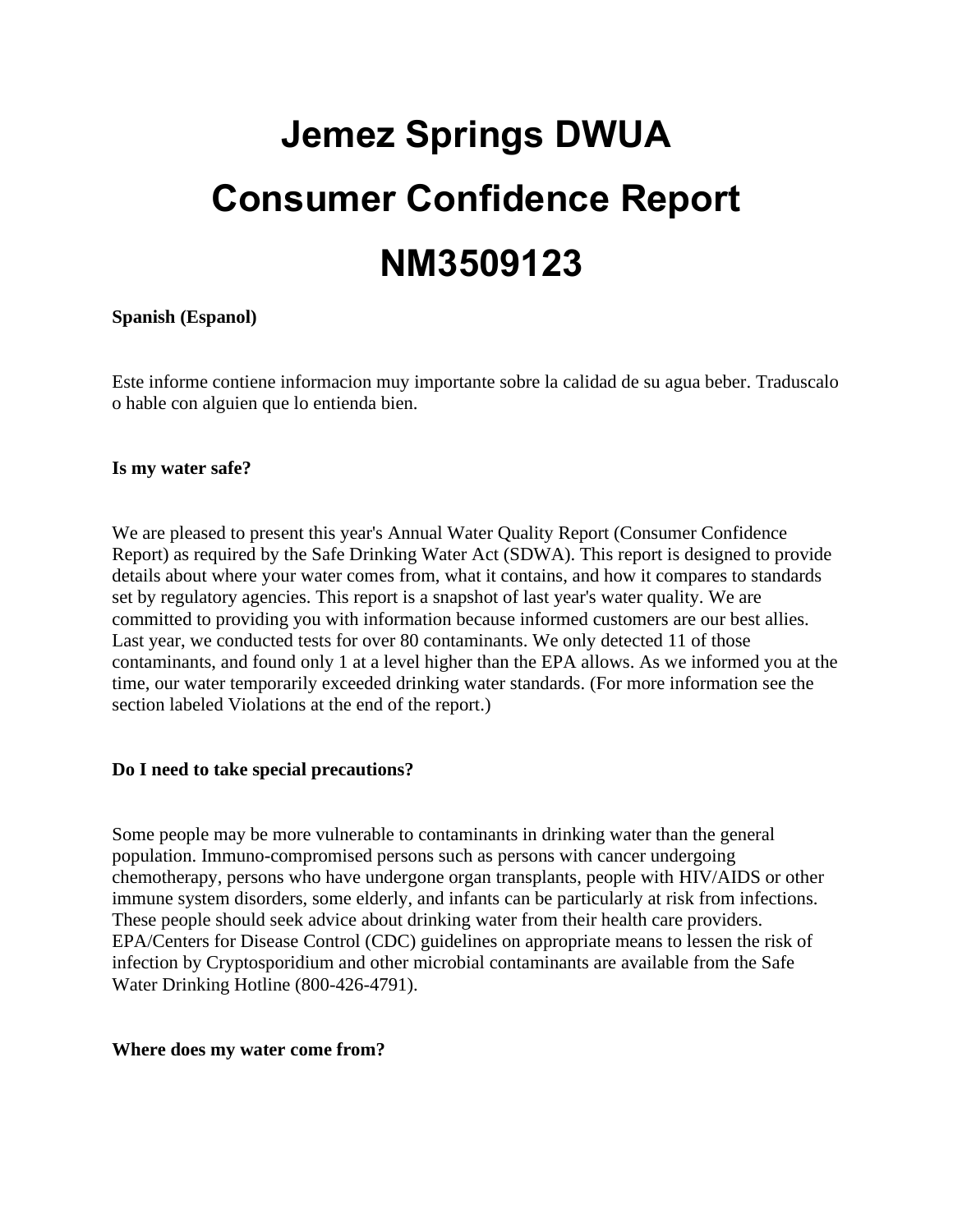Agua Derme Spring Gallagher Spring Sino Spring

#### **Source water assessment and its availability**

If customers would like to know more about the source water assessment contact David Torres at 505-841-5206 or David.torres@state.nm.us

#### **Why are there contaminants in my drinking water?**

Drinking water, including bottled water, may reasonably be expected to contain at least small amounts of some contaminants. The presence of contaminants does not necessarily indicate that water poses a health risk. More information about contaminants and potential health effects can be obtained by calling the Environmental Protection Agency's (EPA) Safe Drinking Water Hotline (800-426-4791). The sources of drinking water (both tap water and bottled water) include rivers, lakes, streams, ponds, reservoirs, springs, and wells. As water travels over the surface of the land or through the ground, it dissolves naturally occurring minerals and, in some cases, radioactive material, and can pick up substances resulting from the presence of animals or from human activity:

microbial contaminants, such as viruses and bacteria, that may come from sewage treatment plants, septic systems, agricultural livestock operations, and wildlife; inorganic contaminants, such as salts and metals, which can be naturally occurring or result from urban stormwater runoff, industrial, or domestic wastewater discharges, oil and gas production, mining, or farming; pesticides and herbicides, which may come from a variety of sources such as agriculture, urban stormwater runoff, and residential uses; organic Chemical Contaminants, including synthetic and volatile organic chemicals, which are by-products of industrial processes and petroleum production, and can also come from gas stations, urban stormwater runoff, and septic systems; and radioactive contaminants, which can be naturally occurring or be the result of oil and gas production and mining activities. In order to ensure that tap water is safe to drink, EPA prescribes regulations that limit the amount of certain contaminants in water provided by public water systems. Food and Drug Administration (FDA) regulations establish limits for contaminants in bottled water which must provide the same protection for public health.

#### **How can I get involved?**

Contact the Jemez Springs DWUA office for details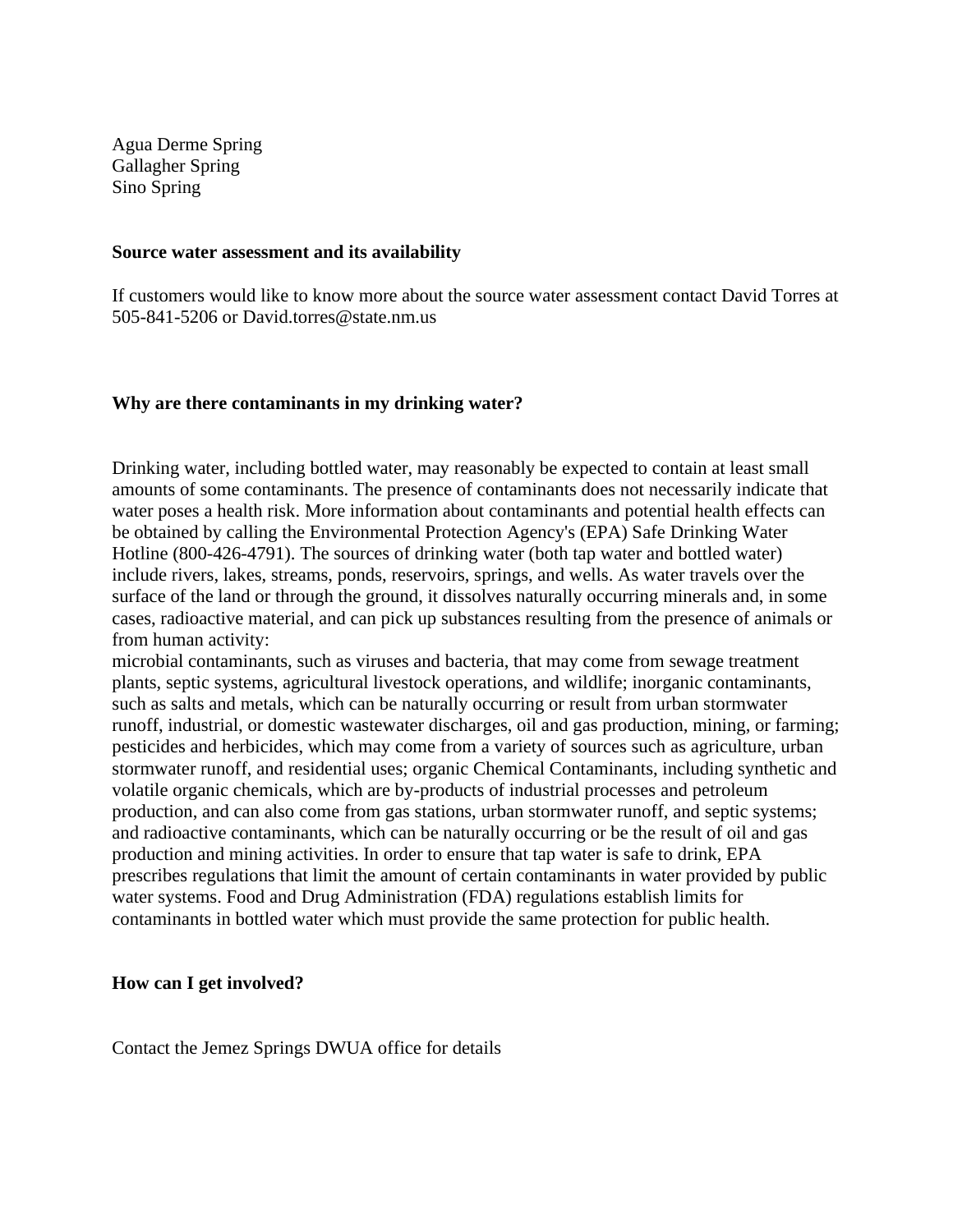# **Description of Water Treatment Process**

Your water is treated by disinfection. Disinfection involves the addition of chlorine or other disinfectant to kill dangerous bacteria and microorganisms that may be in the water. Disinfection is considered to be one of the major public health advances of the 20th century.

### **Additional Information for Lead**

If present, elevated levels of lead can cause serious health problems, especially for pregnant women and young children. Lead in drinking water is primarily from materials and components associated with service lines and home plumbing. Jemez Springs DWUA is responsible for providing high quality drinking water, but cannot control the variety of materials used in plumbing components. When your water has been sitting for several hours, you can minimize the potential for lead exposure by flushing your tap for 30 seconds to 2 minutes before using water for drinking or cooking. If you are concerned about lead in your water, you may wish to have your water tested. Information on lead in drinking water, testing methods, and steps you can take to minimize exposure is available from the Safe Drinking Water Hotline or at http://www.epa.gov/safewater/lead.

# **Water Quality Data Table**

In order to ensure that tap water is safe to drink, EPA prescribes regulations which limit the amount of contaminants in water provided by public water systems. The table below lists all of the drinking water contaminants that we detected during the calendar year of this report. Although many more contaminants were tested, only those substances listed below were found in your water. All sources of drinking water contain some naturally occurring contaminants. At low levels, these substances are generally not harmful in our drinking water. Removing all contaminants would be extremely expensive, and in most cases, would not provide increased protection of public health. A few naturally occurring minerals may actually improve the taste of drinking water and have nutritional value at low levels. Unless otherwise noted, the data presented in this table is from testing done in the calendar year of the report. The EPA or the State requires us to monitor for certain contaminants less than once per year because the concentrations of these contaminants do not vary significantly from year to year, or the system is not considered vulnerable to this type of contamination. As such, some of our data, though representative, may be more than one year old. In this table you will find terms and abbreviations that might not be familiar to you. To help you better understand these terms, we have provided the definitions below the table.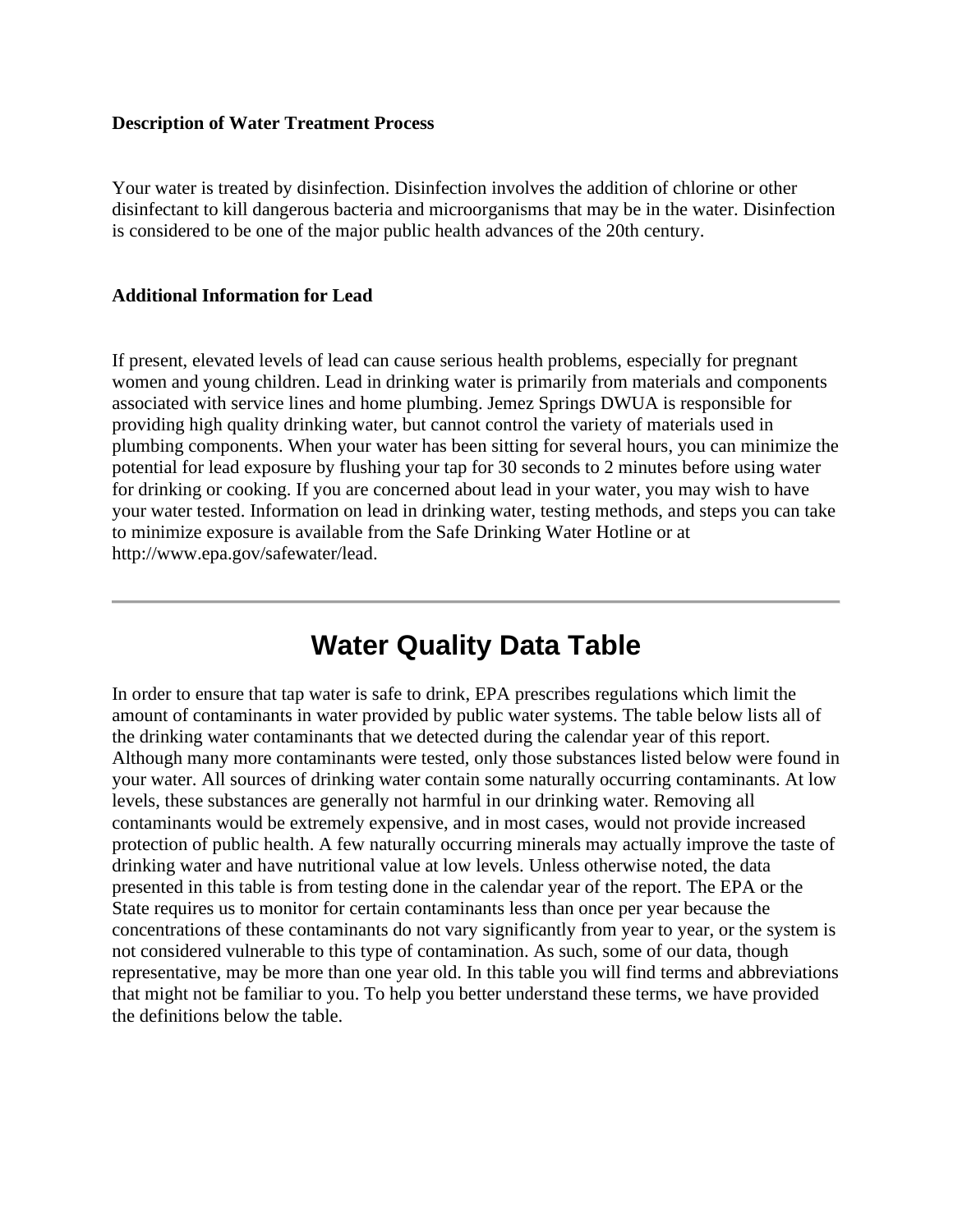|                                                                                                                   |                               |              |                   | <b>Detect</b> |                       | Range            |                                     |                      |                                                                                                                                       |  |
|-------------------------------------------------------------------------------------------------------------------|-------------------------------|--------------|-------------------|---------------|-----------------------|------------------|-------------------------------------|----------------------|---------------------------------------------------------------------------------------------------------------------------------------|--|
|                                                                                                                   | <b>MCLG</b><br><b>or</b>      |              | MCL,<br>TT, or    | In<br>Your    |                       |                  | <b>Sample</b>                       |                      |                                                                                                                                       |  |
| <b>Contaminants</b>                                                                                               |                               |              | <b>MRDLG MRDL</b> | Water         | Low High              |                  | <b>Date</b>                         | <b>Violation</b>     | <b>Typical Source</b>                                                                                                                 |  |
| <b>Disinfectants &amp; Disinfection By-Products</b>                                                               |                               |              |                   |               |                       |                  |                                     |                      |                                                                                                                                       |  |
| (There is convincing evidence that addition of a disinfectant is necessary for control of microbial contaminants) |                               |              |                   |               |                       |                  |                                     |                      |                                                                                                                                       |  |
| Chlorine (as Cl2)<br>(ppm)                                                                                        | $\overline{4}$                |              | $\overline{4}$    | .8            | .5                    | $\cdot$ 8        | 2020                                | No                   | Water additive used to control<br>microbes                                                                                            |  |
| Haloacetic Acids<br>(HAA5) (ppb)                                                                                  | NA                            |              | 60                | 1.6           | 1.4                   | 1.6              | 2019                                | No                   | By-product of drinking water<br>chlorination                                                                                          |  |
| <b>TTHMs</b> [Total<br>Trihalomethanes]<br>(ppb)                                                                  | <b>NA</b>                     |              | 80                | 6.3           | 5.9                   | 6.3              | 2019                                | No                   | By-product of drinking water<br>disinfection                                                                                          |  |
|                                                                                                                   | <b>Inorganic Contaminants</b> |              |                   |               |                       |                  |                                     |                      |                                                                                                                                       |  |
| Antimony (ppb)                                                                                                    | 6                             |              | 6                 | $\mathbf{1}$  | $\mathbf{1}$          | 1                | 2018                                | N <sub>o</sub>       | Discharge from petroleum<br>refineries; fire retardants;<br>ceramics; electronics; solder;<br>test addition.                          |  |
| Arsenic (ppb)                                                                                                     | $\mathbf{0}$                  |              | 10                | 13            | 11                    | 15               | 2020                                | Yes                  | Erosion of natural deposits;<br>Runoff from orchards; Runoff<br>from glass and electronics<br>production wastes                       |  |
| Fluoride (ppm)                                                                                                    | 4                             |              | 4                 | $\mathbf{1}$  | <b>NA</b>             | <b>NA</b>        | 2018                                | N <sub>o</sub>       | Erosion of natural deposits;<br>Water additive which promotes<br>strong teeth; Discharge from<br>fertilizer and aluminum<br>factories |  |
| Nitrate [measured as<br>Nitrogen] (ppm)                                                                           | 10                            |              | 10                | .38           | .21                   | 0.38             | 2020                                | N <sub>o</sub>       | Runoff from fertilizer use;<br>Leaching from septic tanks,<br>sewage; Erosion of natural<br>deposits                                  |  |
| <b>Radioactive Contaminants</b>                                                                                   |                               |              |                   |               |                       |                  |                                     |                      |                                                                                                                                       |  |
| Beta/photon emitters<br>(mrem/yr)                                                                                 | $\boldsymbol{0}$              |              | Δ                 | $2.2\,$       | 1.5                   | $2.2\,$          | 2016                                | $\rm No$             | Decay of natural and man-made<br>deposits.                                                                                            |  |
| Radium (combined<br>226/228) (pCi/L)                                                                              | $\boldsymbol{0}$              |              | 5                 | .19           | .01                   | .19              | 2016                                | No                   | Erosion of natural deposits                                                                                                           |  |
| <b>Contaminants</b>                                                                                               |                               |              | <b>MCLG</b> AL    | Your<br>Water | <b>Sample</b><br>Date |                  | # Samples<br><b>Exceeding</b><br>AL | <b>Exceeds</b><br>AL | <b>Typical Source</b>                                                                                                                 |  |
| <b>Inorganic Contaminants</b>                                                                                     |                               |              |                   |               |                       |                  |                                     |                      |                                                                                                                                       |  |
| Copper - action level at<br>consumer taps (ppm)                                                                   |                               | 1.3          | 1.3               | .12           | 2017                  | $\boldsymbol{0}$ |                                     | No                   | Corrosion of household<br>plumbing systems; Erosion of<br>natural deposits                                                            |  |
| Lead - action level at<br>consumer taps (ppb)                                                                     |                               | $\mathbf{0}$ | 15                | 6             | 2017                  | $\boldsymbol{0}$ |                                     | No                   | Corrosion of household<br>plumbing systems; Erosion of<br>natural deposits                                                            |  |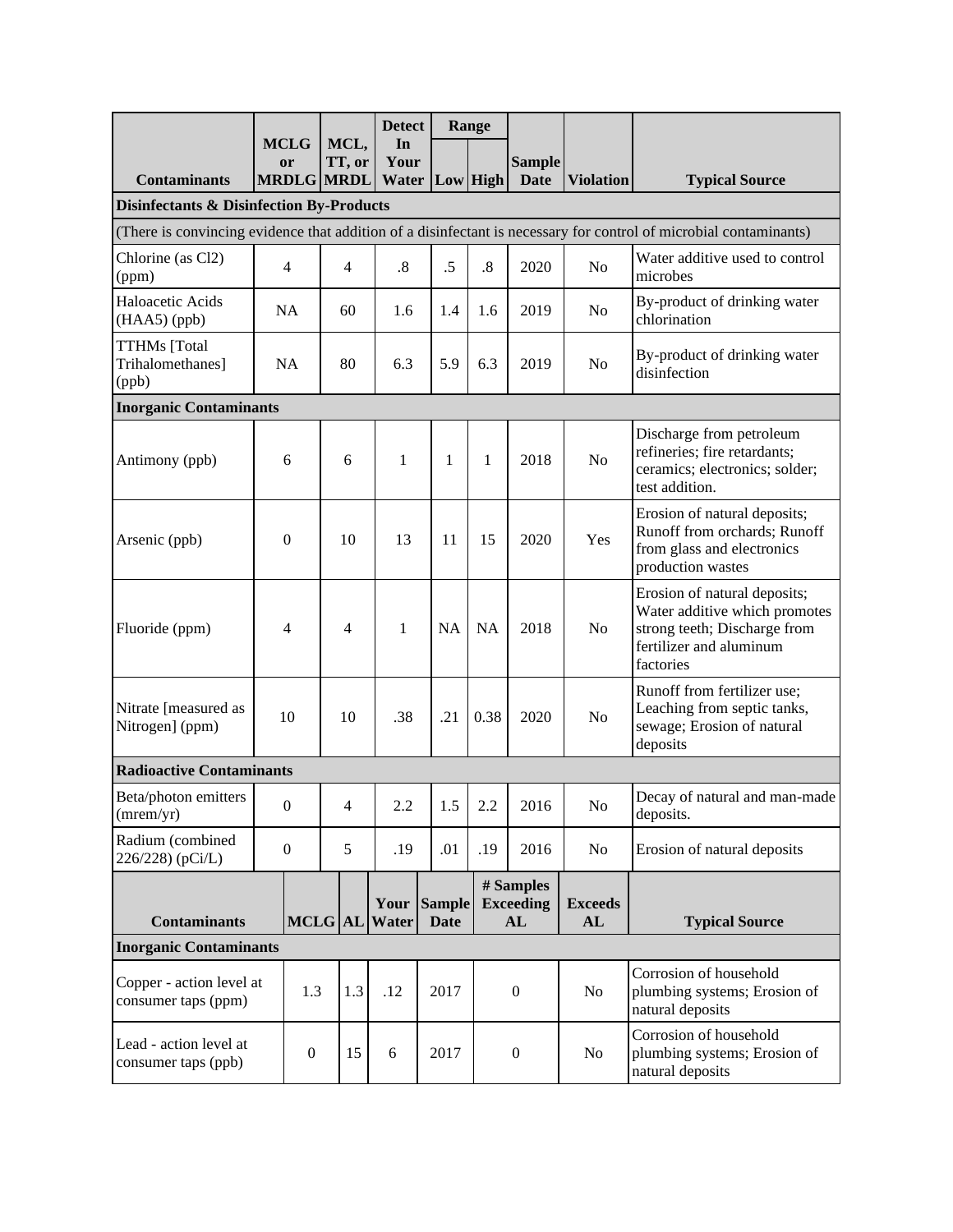#### **Violations and Exceedances**

#### **Arsenic**

Some people who drink water containing arsenic in excess of the MCL over many years could experience skin damage or problems with their circulatory system, and may have an increased risk of getting cancer. The running annual average has been exceeded for the entire year of 2020. This is an ongoing system malfunction and we are making attempts to get it back into compliance. We have made several upgrades to the system. We are reducing the values by working with the manufacturer of the facility, as well as have hired outside consulting to ensure that we are able to get the system back into compliance and maintain it once it is there.

| <b>Unit Descriptions</b> |                                                                           |  |  |  |  |  |
|--------------------------|---------------------------------------------------------------------------|--|--|--|--|--|
| Term                     | <b>Definition</b>                                                         |  |  |  |  |  |
| ppm                      | ppm: parts per million, or milligrams per liter $(mg/L)$                  |  |  |  |  |  |
| ppb                      | ppb: parts per billion, or micrograms per liter (µg/L)                    |  |  |  |  |  |
| pCi/L                    | pCi/L: picocuries per liter (a measure of radioactivity)                  |  |  |  |  |  |
| mrem/yr                  | mrem/yr: millirems per year (a measure of radiation absorbed by the body) |  |  |  |  |  |
| <b>NA</b>                | NA: not applicable                                                        |  |  |  |  |  |
| <b>ND</b>                | ND: Not detected                                                          |  |  |  |  |  |
| NR.                      | NR: Monitoring not required, but recommended.                             |  |  |  |  |  |

| <b>Important Drinking Water Definitions</b> |                                                                                                                                                                                                                                                               |  |  |  |  |
|---------------------------------------------|---------------------------------------------------------------------------------------------------------------------------------------------------------------------------------------------------------------------------------------------------------------|--|--|--|--|
| <b>Term</b>                                 | <b>Definition</b>                                                                                                                                                                                                                                             |  |  |  |  |
| <b>MCLG</b>                                 | MCLG: Maximum Contaminant Level Goal: The level of a contaminant in drinking water below<br>which there is no known or expected risk to health. MCLGs allow for a margin of safety.                                                                           |  |  |  |  |
| <b>MCL</b>                                  | MCL: Maximum Contaminant Level: The highest level of a contaminant that is allowed in<br>drinking water. MCLs are set as close to the MCLGs as feasible using the best available<br>treatment technology.                                                     |  |  |  |  |
| TT                                          | TT: Treatment Technique: A required process intended to reduce the level of a contaminant in<br>drinking water.                                                                                                                                               |  |  |  |  |
| AL                                          | AL: Action Level: The concentration of a contaminant which, if exceeded, triggers treatment or<br>other requirements which a water system must follow.                                                                                                        |  |  |  |  |
| Variances and<br>Exemptions                 | Variances and Exemptions: State or EPA permission not to meet an MCL or a treatment<br>technique under certain conditions.                                                                                                                                    |  |  |  |  |
| <b>MRDLG</b>                                | MRDLG: Maximum residual disinfection level goal. The level of a drinking water disinfectant<br>below which there is no known or expected risk to health. MRDLGs do not reflect the benefits of<br>the use of disinfectants to control microbial contaminants. |  |  |  |  |
| MRDL                                        | MRDL: Maximum residual disinfectant level. The highest level of a disinfectant allowed in<br>drinking water. There is convincing evidence that addition of a disinfectant is necessary for<br>control of microbial contaminants.                              |  |  |  |  |
| <b>MNR</b>                                  | <b>MNR: Monitored Not Regulated</b>                                                                                                                                                                                                                           |  |  |  |  |
| <b>MPL</b>                                  | MPL: State Assigned Maximum Permissible Level                                                                                                                                                                                                                 |  |  |  |  |

**For more information please contact:**